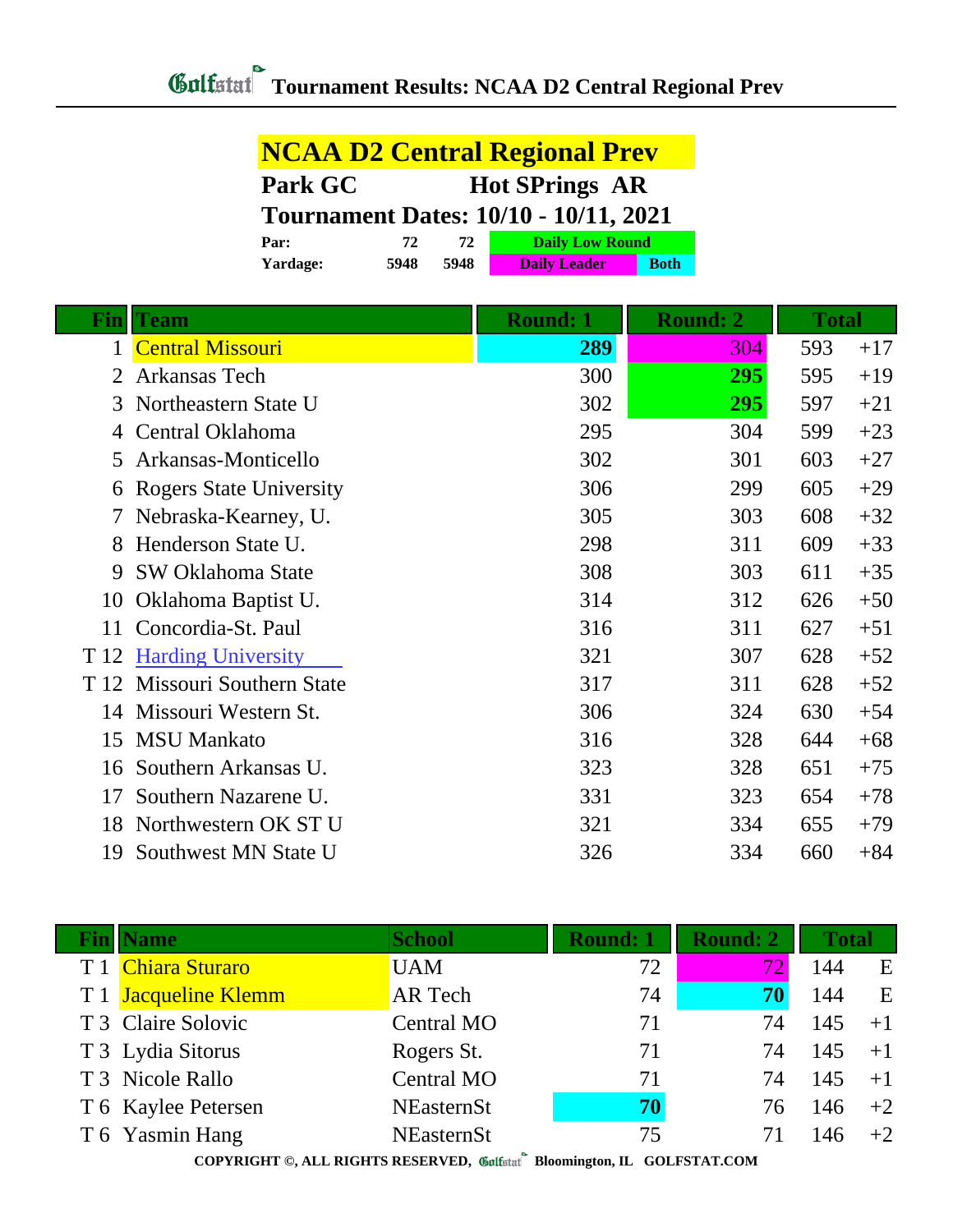## *Gulfatat* Tournament Results: NCAA D2 Central Regional Prev

|      | <b>Fin</b> Name           | <b>School</b>     | <b>Round: 1</b> | <b>Round: 2</b> | <b>Total</b> |
|------|---------------------------|-------------------|-----------------|-----------------|--------------|
|      | T 8 Emma Shelley          | Central OK        | 70              | 77              | 147<br>$+3$  |
| T 8  | Susana Olivares           | <b>Central OK</b> | 72              | 75              | 147<br>$+3$  |
| T 8  | <b>Sydney Staton</b>      | AR Tech           | 73              | 74              | 147<br>$+3$  |
| T 11 | Julian Botero Molina      | Neb-Kearny        | 71              | 77              | 148<br>$+4$  |
|      | T 11 Megan Brown          | SWOSU             | 76              | 72              | 148<br>$+4$  |
|      | T 13 Hayden Meiser        | <b>OK Baptist</b> | 75              | 74              | 149<br>$+5$  |
|      | T 13 Rosie Klausner       | <b>Central MO</b> | 74              | 75              | 149<br>$+5$  |
|      | T 15 Allie Bianchi        | Henderson         | 73              | 77              | 150<br>$+6$  |
|      | T 15 Katie Whitfield      | AR Tech           | 77              | 73              | 150<br>$+6$  |
|      | T 15 Rebecca Lau          | SWOSU             | 75              | 75              | 150<br>$+6$  |
|      | T 18 Aitana Hernandez     | <b>NEasternSt</b> | 78              | 73              | 151<br>$+7$  |
|      | T 18 Faviola Gonzalez     | Neb-Kearny        | 79              | 72              | 151<br>$+7$  |
|      | T 18 Gabriela Maldonado   | <b>UAM</b>        | 75              | 76              | 151<br>$+7$  |
|      | T 18 Hannah Choi          | Henderson         | 73              | 78              | 151<br>$+7$  |
|      | T 18 Worawala Siwaiyapram | <b>UAM</b>        | 75              | 76              | 151<br>$+7$  |
| T 23 | Allycia Gan               | <b>MWSU</b>       | 78              | 74              | 152<br>$+8$  |
| T 23 | <b>Brenda Sanchez</b>     | Harding U         | 79              | 73              | 152<br>$+8$  |
| T 23 | <b>Brooke King</b>        | Neb-Kearny        | 75              | 77              | 152<br>$+8$  |
| T 23 | Jessica Green             | Rogers St.        | 76              | 76              | 152<br>$+8$  |
| T 23 | <b>Taylor Towers</b>      | Central OK        | 76              | 76              | 152<br>$+8$  |
|      | T 28 Grace Garner         | Southern          | 78              | 75              | 153<br>$+9$  |
|      | T 28 Gracen Blount        | Henderson         | 73              | 80              | 153<br>$+9$  |
|      | T 28 Isabella Dory        | Con-StPaul        | 77              | 76              | $+9$<br>153  |
|      | T 31 Bhenyapa Buranasiri  | AR Tech           | 76              | 78              | 154<br>$+10$ |
|      | T 31 Hayley Jones         | <b>Central MO</b> | 73              | 81              | $154 + 10$   |
|      | T 31 Krist Gudmundsdottir | Rogers St.        | 78              | 76              | $154 + 10$   |
|      | T 31 Madison O'Dell       | Central OK        | 78              | 76              | $154 + 10$   |
|      | T 31 Nina Lee             | <b>NEasternSt</b> | 79              | 75              | $154 + 10$   |
|      | T 36 Anna Bech            | <b>MWSU</b>       | 73              | 82              | 155<br>$+11$ |
|      | T 36 Daphney Tilton       | Henderson         | 79              | 76              | $155 + 11$   |
|      | T 36 Josie Roberson       | AR Tech           | 77              | 78              | 155<br>$+11$ |
|      | T 36 Mackenzy Turner      | <b>SAU</b>        | 77              | 78              | 155<br>$+11$ |
|      | T 36 Mikaela Rindermann   | SWOSU             | 77              | 78              | 155<br>$+11$ |
|      | T 41 Anna Cihak           | MSU-Mankat        | 77              | 79              | $156 + 12$   |
|      | T 41 Ellen Loving         | Rogers St.        | 83              | 73              | $156 + 12$   |

**COPYRIGHT ©, ALL RIGHTS RESERVED, Bloomington, IL GOLFSTAT.COM**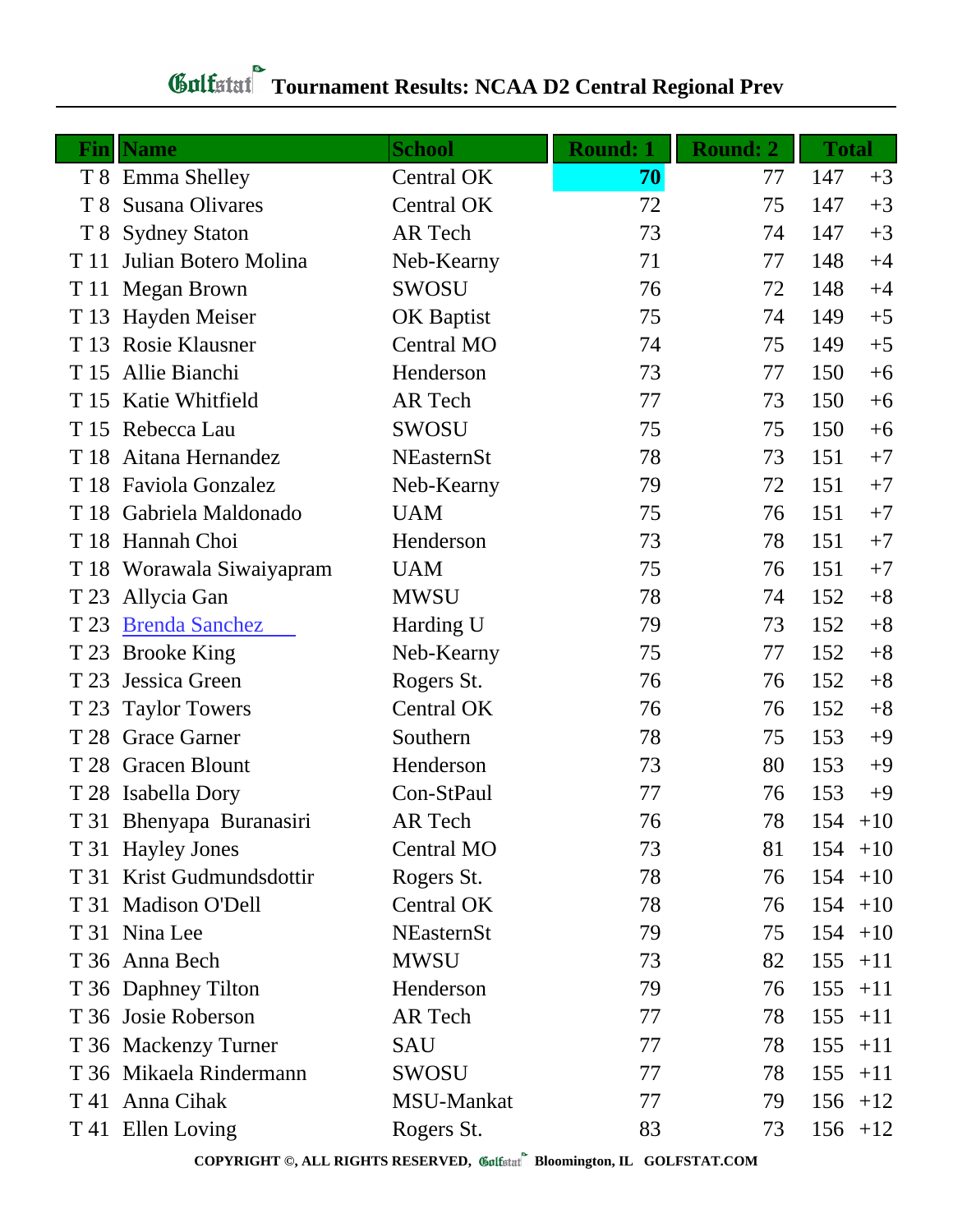## **Tournament Results: NCAA D2 Central Regional Prev**

| Fin  | <b>Name</b>                 | <b>School</b>     | <b>Round: 1</b> | <b>Round: 2</b> | <b>Total</b> |
|------|-----------------------------|-------------------|-----------------|-----------------|--------------|
|      | T 41 Emilie Jackson         | <b>SNU</b>        | 80              | 76              | $156 + 12$   |
|      | T 41 Lindyn Ross            | <b>OK Baptist</b> | 79              | 77              | 156<br>$+12$ |
| T 45 | Jessica Hagman              | Con-StPaul        | 80              | 77              | 157<br>$+13$ |
| T 45 | Shehna Akbary               | <b>UAM</b>        | 80              | 77              | 157<br>$+13$ |
| T 47 | <b>Abbey Bryan</b>          | Harding U         | 82              | 76              | 158<br>$+14$ |
| T 47 | <b>Alicia Martinez</b>      | Harding U         | 81              | 77              | 158<br>$+14$ |
| T 47 | Anna Marksa                 | SWOSU             | 80              | 78              | 158<br>$+14$ |
| T 47 | Anna Tollette               | Con-StPaul        | 79              | 79              | 158<br>$+14$ |
|      | T 47 Aurea Carlisle         | <b>SAU</b>        | 78              | 80              | 158<br>$+14$ |
|      | T 47 Margaret Moore         | Southern          | 75              | 83              | 158<br>$+14$ |
|      | T <sub>47</sub> Mika Ramos  | <b>Central OK</b> | 77              | 81              | 158<br>$+14$ |
| T 47 | Samantha Friday             | <b>NWOSU</b>      | 76              | 82              | 158<br>$+14$ |
|      | T 55 Katelyn Baribeau       | Con-StPaul        | 80              | 79              | 159<br>$+15$ |
| T 55 | Madi McGinty                | MSU-Mankat        | 77              | 82              | 159<br>$+15$ |
|      | T 55 Sara Armstong          | <b>SNU</b>        | 82              | 77              | 159<br>$+15$ |
| T 58 | <b>Jordyn Perry</b>         | Harding U         | 79              | 81              | 160<br>$+16$ |
|      | T 58 Josie Patterson        | OK Baptist        | 80              | 80              | 160<br>$+16$ |
|      | T 58 Lily Allman            | Southern          | 86              | 74              | 160<br>$+16$ |
|      | T 61 Florence Phan          | <b>MWSU</b>       | 77              | 84              | 161<br>$+17$ |
| T 61 | Kiki Bruner                 | <b>Central MO</b> | 78              | 83              | 161<br>$+17$ |
|      | T 61 Sally Gallagher        | <b>SMSU</b>       | 80              | 81              | 161<br>$+17$ |
| T 61 | <b>Val Nunez Butzonitch</b> | <b>OK Baptist</b> | 80              | 81              | 161<br>$+17$ |
|      | T 65 Allison Comer          | Neb-Kearny        | 85              | 77              | $162 + 18$   |
|      | T 65 Hannah Torres          | Southern          | 81              | 81              | $162 + 18$   |
|      | T 65 Jaelynn Unger          | Rogers St.        | 81              | 81              | $162 + 18$   |
|      | T 65 Karen Lee              | Henderson         | 81              | 81              | 162<br>$+18$ |
| T 69 | Jacqueline Gossen           | <b>SMSU</b>       | 79              | 84              | 163<br>$+19$ |
| T 69 | Julie Hofmanova             | <b>MWSU</b>       | 79              | 84              | 163<br>$+19$ |
|      | T 69 Macy Rutland           | NEasternSt        | 82              | 81              | 163<br>$+19$ |
|      | T 69 Madi Vine              | <b>MWSU</b>       | 78              | 85              | 163<br>$+19$ |
|      | T 73 Cadence Underwood      | <b>SAU</b>        | 81              | 83              | 164<br>$+20$ |
|      | T 73 Kensley Miller         | <b>UAM</b>        | 81              | 83              | $164 + 20$   |
|      | T 73 Kylie Carnes           | Southern          | 83              | 81              | $164 +20$    |
|      | T 73 Natalie Nelson         | MSU-Mankat        | 77              | 87              | $164 + 20$   |
|      | T 73 Paige Lucero           | Neb-Kearny        | 80              | 84              | $164 +20$    |

**COPYRIGHT ©, ALL RIGHTS RESERVED, Bloomington, IL GOLFSTAT.COM**